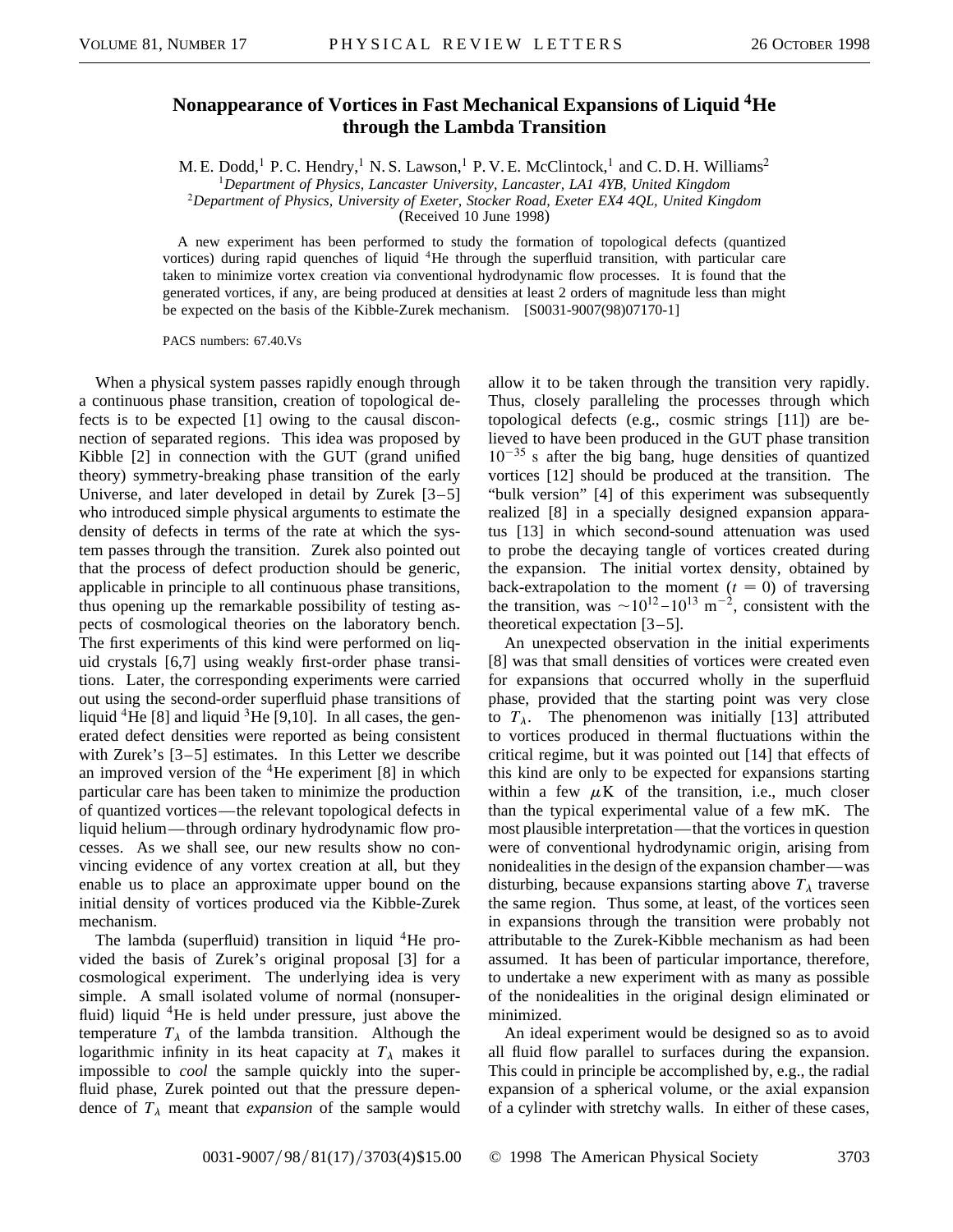the expansion would cause no relative motion of fluid and walls in the direction parallel to the walls and presumably, therefore, no hydrodynamic production of vortices. The walls of the actual expansion chamber [8,13] were made from bronze bellows, thus approximating the cylinder with stretchy walls. Although there must, of course, be some flow parallel to surfaces because of the convolutions, such effects are relatively small. It is believed that the significant nonidealities, in order of importance, arose from (a) expansion of liquid from the filling capillary, which was closed by a needle valve 0.5 m away from the cell, (b) expansion from the shorter capillary connecting the cell to a Straty-Adams capacitive pressure gauge, and (c) flow past the fixed yoke on which the second-sound transducers were mounted. In addition (d) there were complications caused by the expansion system bouncing against the mechanical stop at room temperature.

The new expansion cell, designed to avoid or minimize these problems, is sketched in Fig. 1. The main changes from the original design are as follows: (a) the sample filling capillary is now closed off at the cell itself, using a hydraulically operated needle valve; (b) the connecting tube to the pressure gauge has been eliminated by making its flexible diaphragm part of the chamber end plate; (c) the second-sound transducers are also mounted flush with the end plates of the cell, eliminating any support structure within the liquid; (d) some damping of the expansion was provided by the addition of a (light motor vehicle) hydraulic shock absorber.

The operation of the expansion apparatus and the technique of data collection (analysis) were much as described previously [8,13], except that the rate at which the sample passed through the lambda transition was determined directly by simultaneous measurements of the position of the pull rod (giving the volume of the cell, and hence its pressure) and the temperature of the cell. Distance from the transition was defined in terms of the parameter

$$
\epsilon = \frac{T_{\lambda} - T}{T_{\lambda}}.
$$
 (1)

Thus the pressure dependence of  $T_{\lambda}$ , and the nonconstant expansion rate, were taken explicitly into account. Part of a trajectory recorded close to the transition during a



FIG. 1. Sketch of the improved expansion cell.

typical expansion is shown in Fig. 2. From such results, the quench time

$$
\tau_Q = \frac{1}{(d\epsilon/dt)_{\epsilon=0}}\tag{2}
$$

is easily determined. In the case illustrated, it was  $\tau$ <sup>*Q*</sup> =  $17 \pm 1.0$  ms. The position of the pull rod is measured with a ferrite magnet attached to the rod, moving within a coil fixed to the cryostat top plate. There is some evidence of a small time lag between the expansion of the cell under the influence of the high-pressure liquid inside it and the corresponding movement of the transducer. Thus the measured  $\tau$ <sup> $O$ </sup> may tend to overestimate the quench time slightly.

Following an expansion though the transition, after *T*, *P*, and the velocity  $c_2$  of second sound have settled at constant values, a sequence of second-sound pulses is propagated through the liquid. If the anticipated tangle of vortices is present, the signal may be expected to grow towards its vortex-free value as the tangle decays and the attenuation decreases. Signal amplitudes measured just after two such expansions are shown by the data points of Fig. 3. It is immediately evident that, unlike the results obtained from the original cell [8], there is now no evidence of any systematic growth of the signals with time or, correspondingly, for the creation of any vortices at the transition. One possible reason is that the density of vortices created is smaller than the theoretical estimates [3–5], but we must also consider the possibility that they are decaying faster than they can be measured: there is a "dead period" of about 50 ms after the mechanical shock of the expansion, during which the resultant vibrations cause the signals to be extremely noisy (which is why the error bars are large on early signals in Fig. 3).



FIG. 2. Part of a typical quench trajectory, showing the time evolution of  $\epsilon$ , the parameter (1) specifying distance below the lambda transition. The zero of time *t* is taken to be the instant when  $\epsilon = 0$ . The curve is a guide to the eye, and its slope at  $t = 0$  enables the quench time  $\tau_Q$  to be determined from (2).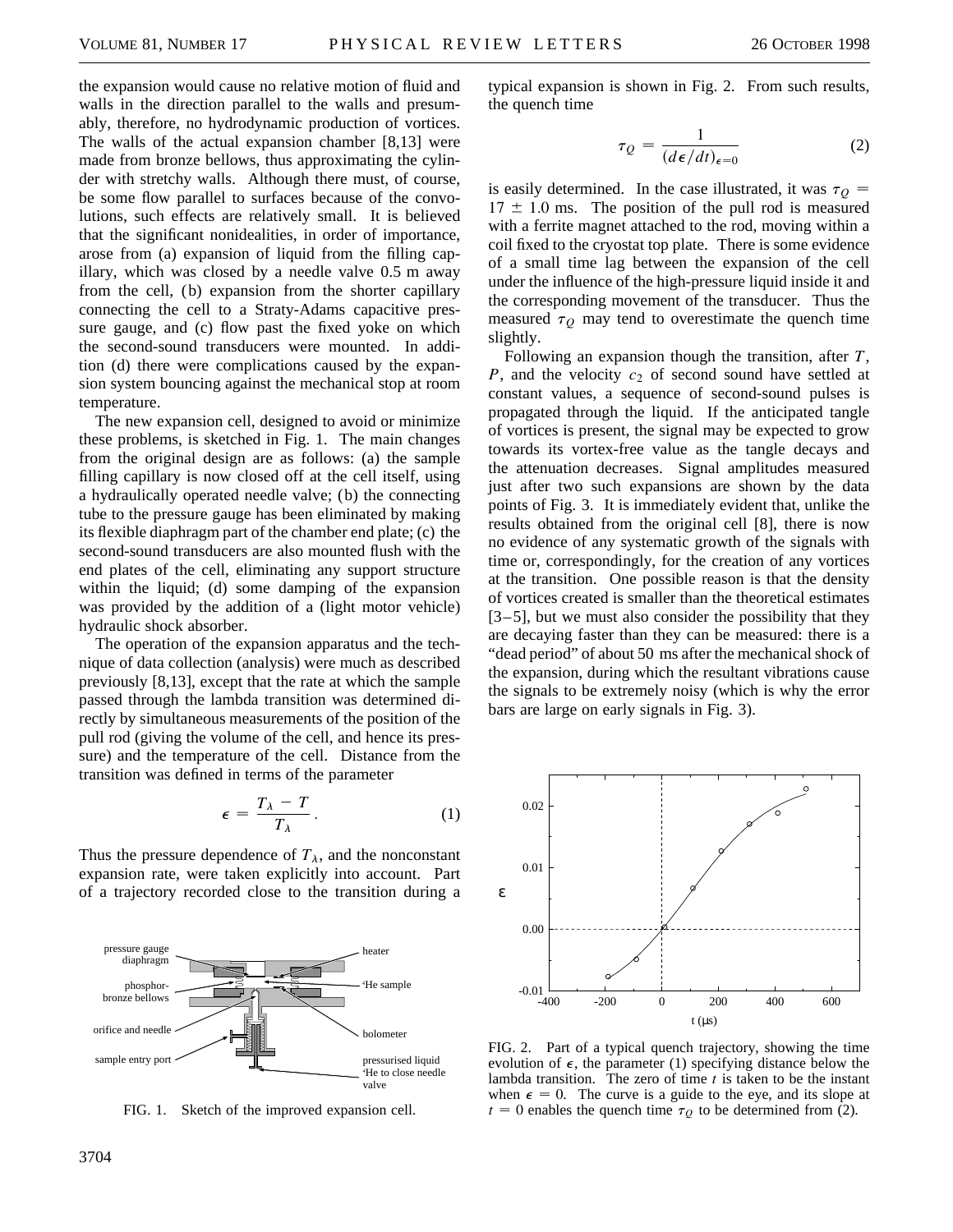

FIG. 3. Evolution of the second-sound amplitude *S* with time, following an expansion of the cell at  $t = 0$  (data points), normalized by its vortex-free value  $S_0$ . The open and closed symbols correspond to signal repetition rates of 100 and 50 Hz, respectively, and in each case the starting and finishing conditions were  $\epsilon_i = -0.032$ ,  $\epsilon_f = 0.039$ . The curves refer to calculated signal evolutions for different initial line densities, from the bottom, of  $10^{12}$ ,  $10^{11}$ , and  $10^{10}$  m<sup>-2</sup>.

The rate at which a tangle of vortices decays in this temperature range is determined by the Vinen [15] equation

$$
\frac{dL}{dt} = -\chi_2 \frac{\hbar}{m_4} L^2,\tag{3}
$$

where  $L$  is the length of vortex line per unit volume,  $m_4$  is the <sup>4</sup>He atomic mass, and  $\chi_2$  is a dimensionless parameter. The relationship between vortex line density and secondsound attenuation is known [12] from experiments on rotating helium, and may for present purposes be written in the form

$$
L = \frac{6c_2 \ln(S_0/S)}{B\kappa d},\tag{4}
$$

where  $S_0$  and  $S$  are the signal amplitudes without and with vortices present, *B* is a temperature dependent parameter,  $\kappa = h/m_4$  is the quantum of circulation, and *d* is the transducer separation.

Integrating (3) and inserting (4), one finds immediately that the recovery of the signal should be of the form

$$
\left[\ln\left(\frac{S_0}{S}\right)\right]^{-1} = \frac{6c_2}{\kappa Bd} \left(\chi_2 \frac{\kappa}{2\pi} t + L_i^{-1}\right). \tag{5}
$$

Of the constants in (5), all are known except  $\chi_2$  and *B* which seem not to have been measured accurately within the temperature range of interest. We therefore performed a subsidiary experiment, deliberately creating vortices by conventional means and then following their decay by measurements of the recovery of the second-sound signal amplitude. This was accomplished by leaving the needle valve open, so that  $\sim 0.2$  cm<sup>3</sup> of liquid from the dead volume outside the needle-valve actuator bellows was

forcibly squirted into the cell during an expansion. As expected, large densities of vortices were created. Plots of  $[\ln(S/S_0)]^{-1}$  as a function of *t* yielded straight lines within experimental error in accordance with (5), as shown in Fig. 4. By measurement of the gradient, and comparison with (5), for a number of such plots it was possible to determine  $\chi_2/B$  as a function of *T* and *P*. Fuller details will be given elsewhere, but it was found that  $\chi_2/B$  did not exhibit a strong temperature dependence and could be approximated by  $\chi_2/B = 0.004 \pm 0.001$  within the range of interest where  $0.02 < \epsilon < 0.06$ .

The measured value of  $\chi_2/B$  was then used to calculate the evolution of  $S/S_0$  with time for different values of  $L_i$ , yielding the curves shown in Fig. 3. From the  $\tau_Q$  measured from the gradient in Fig. 2, and Zurek's estimate of

$$
L_i = \frac{1.2 \times 10^{12}}{(\tau_Q/100 \text{ ms})^{2/3}} \qquad (\text{m}^{-2}), \tag{6}
$$

we are led to expect that  $L_i \approx 4 \times 10^{12} \text{ m}^{-2}$ . A comparison of the calculated curves and measured data in Fig. 3 shows that this is plainly not the case. In fact, the data suggest that  $L_i$  is smaller than the expected value by at least 2 orders of magnitude.

There are a number of comments to make on this null result which, in the light of the apparently positive outcome from the earlier experiment [8], came as a considerable surprise. First, Zurek's estimates of *Li* were never expected to be accurate to better than 1, or perhaps 2, orders of magnitude, and his more recent estimate [16] suggests somewhat lower defect densities. So it remains possible that his picture [3–5,16] is correct in all essential details, and that the improved experiment with faster expansions now being planned will reveal evidence of the Kibble-Zurek mechanism in action in liquid <sup>4</sup>He. Second, it must be borne in mind that (3), and the value of  $\chi/B$  measured from the data of Fig. 4, refer to hydrodynamically generated vortex lines.



FIG. 4. Evolution of the second-sound amplitude *S* following an expansion of the cell with the needle valve left *open,* thereby causing hydrodynamic vortex creation. The data are plotted so as to yield a straight line on the basis of (5).